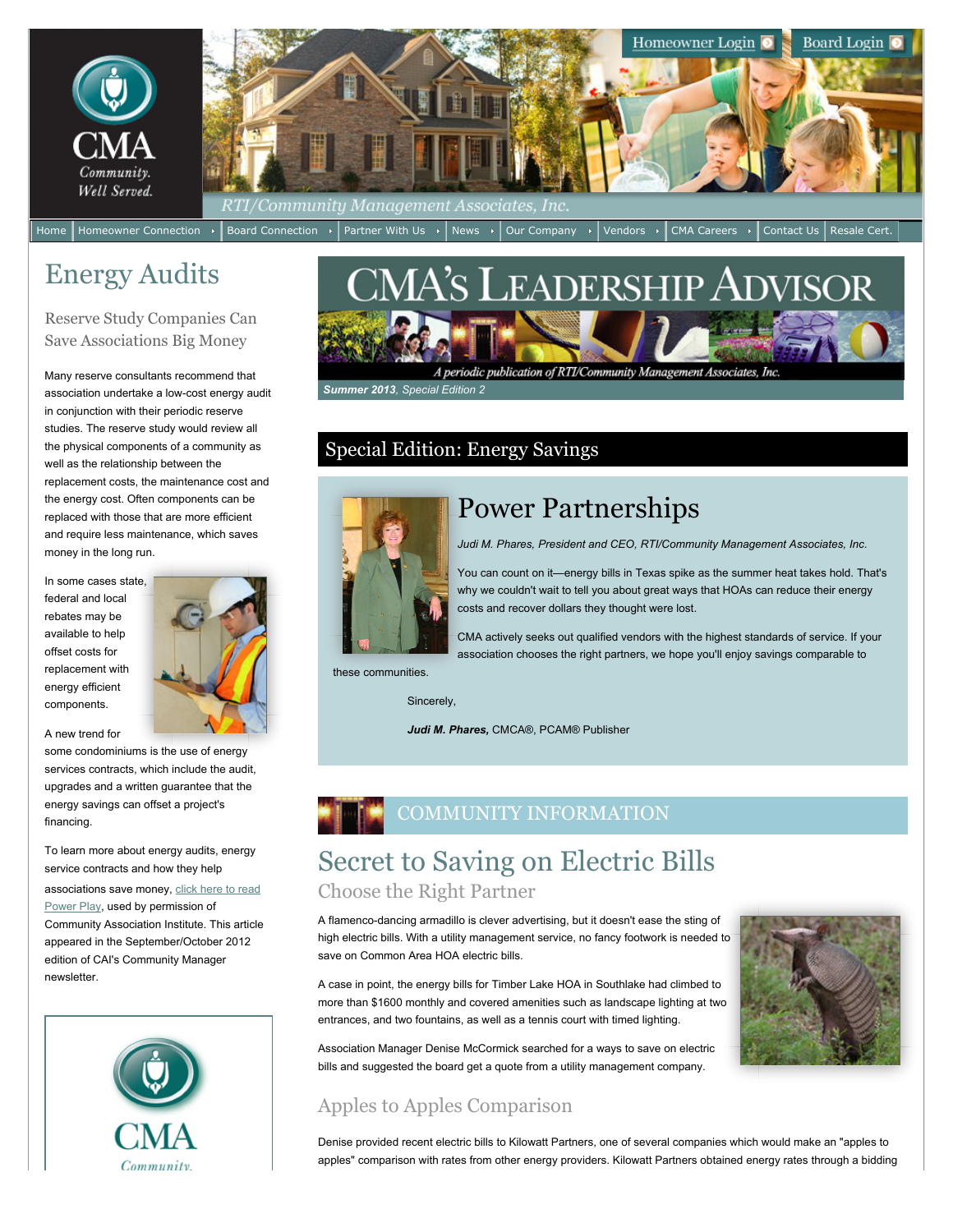Well Served.

**Editor:**

[Marilyn Dunsworth](mailto:EditorLeadershipAdvisor@cmamanagement.com) **Graphic Design:**

[www.holmesinnovations.com](http://www.holmesinnovations.com/)

**Artwork:** Copyright of www.istockphoto.com ©2013 RTI/Community Management Associates, Inc. All rights reserved.

process with many different energy providers. The company analyzed each meter on the bills. They presented their analysis to the Timber Lake board, along with a chart showing terms and rates they had negotiated with several electric vendors.

Drum roll! The association could pay about 6.5 cents instead of 7.5-11 cents on those five meters. The board chose a new provider from the array of different energy providers and contracts and let Kilowatt Partners handle the switch for them. (Rates will vary with the market).

#### More Savings, Plus a Tax Refund

The bill analysis also included a review of potential overcharges (sales tax) that could be recovered. The board signed a simple one page agreement for the recovery of bill overcharges. "The decision was a 'no brainer' because if Kilowatt did not recover funds, there was no cost to the community," said the Timber Lake Board President. "The board received a check for nearly \$3,000 recovered funds and reduced their energy costs about \$550 per month, an overall savings of 34%."



Not only does their new provider save them money on electricity. "Instead of receiving one bill of 4-8 pages for each meter, we receive one succinct bill listing each meter on two pages," said Denise. "This will save time in processing invoices and checks if more HOAs use these new vendors."

Denise's clients are seeing their savings mount up, as attested by another association she manages. "Chisholm Ridge has experienced significant savings on our electric bill by using Kilowatt Partners,"said John Swann, HOA Board President of Chisholm Ridge. "Using this service costs nothing except the percentage of the recovery! With the money we saved, we can invest in things to

improve the value of our community!"

Hmm, the secret is out! Saving on electric bills is possible without dancing armadillos!

For information about getting a quote from a utility management service, please contact your association manager.

HOAs served by electric Co-Ops are not eligible for the service.

"Our homeowners and board members were pleased with our e-voting experience, and we'll definitely use it again for next year's election," said SRCA Board President Jon Dell'Antonia. SRCA implemented e-voting with advice from their legal counsel to ensure they complied with criteria established by Texas statute.

A leading management company for HOAs, CMA offers convenient technology solutions to boards and homeowners. For more information, contact your association manager.



#### What Does a Utility Management Company Do? A Deregulated Market

Utility management companies help clients understand the utility cost structure in Texas' deregulated market. Their service includes data gathering, monitoring, analysis, recommendations, and negotiations. In other words, they do the math, deal with the red tape and do all the paperwork.



According to Kilowatt Partners, since deregulation, the way power is generated and delivered has been broken down into three components:

- **Generation** is producing energy through various sources, whether it be fossil-fueled, nuclear or solar power plants.
- **Transmission and Delivery** (TDSP) is getting the power delivered to your home or business. Companies, such as Centerpoint and Oncor, make sure you are getting power delivered to your home. The TDSP takes care of you when you have a service problem. They do not care who you buy your power from.
- **Retail Electric Provider** (REP's) are the "gas stations" you buy your power from. Most people do not know that the company who maintains the power lines is not the company they buy power from. There is no added